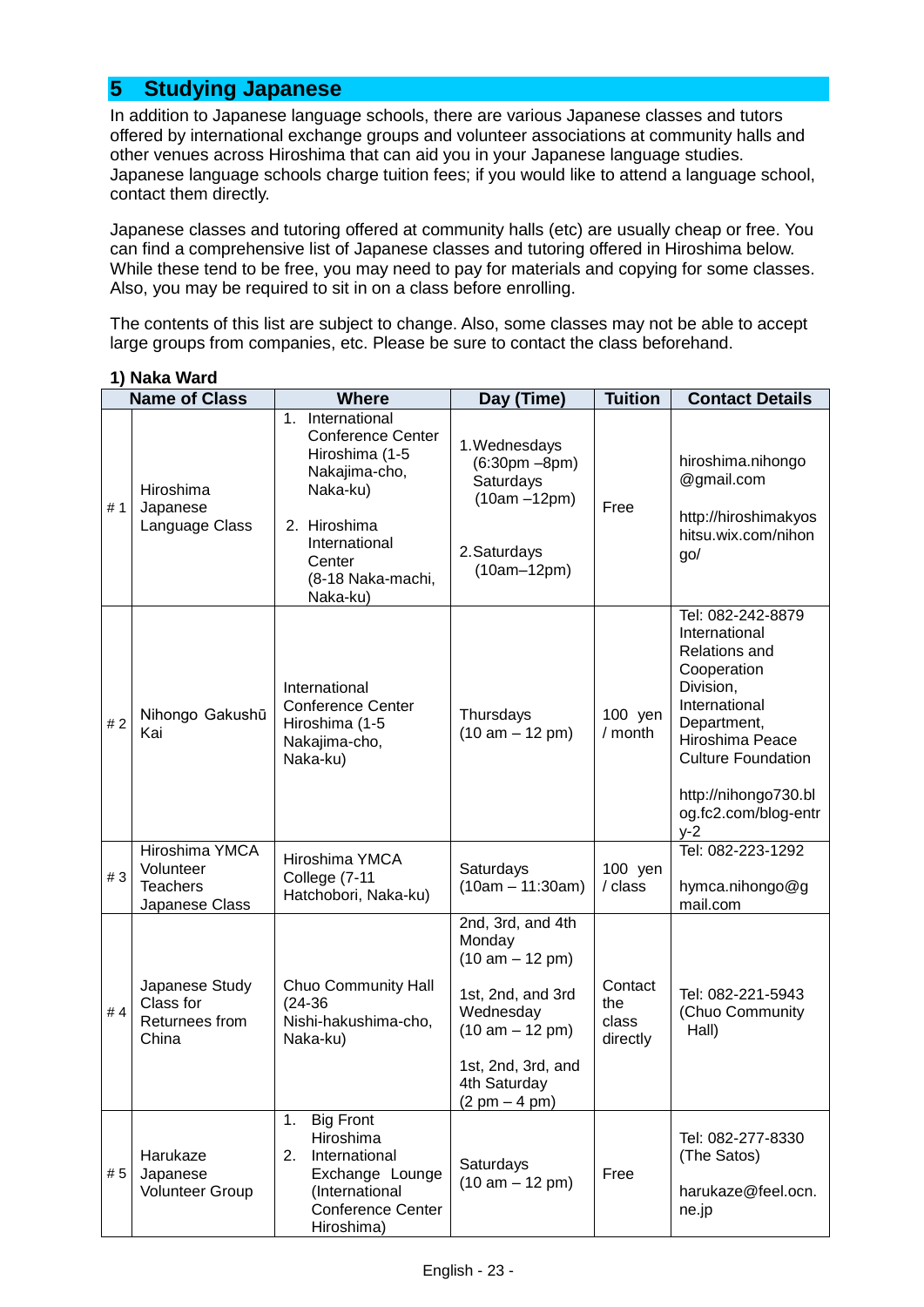### **2) Minami Ward**

|     | <b>Name of Class</b>                   | <b>Where</b>                                                        | Day (Time)                                     | <b>Tuition</b> | <b>Contact Details</b>                     |
|-----|----------------------------------------|---------------------------------------------------------------------|------------------------------------------------|----------------|--------------------------------------------|
| #6  | Wednesday<br>Japanese<br>Language Club | <b>International House</b><br>(1-1 Nishi-Kojin-machi,<br>Minami-ku) | Wednesdays<br>$(10 am - 12 pm)$                | Free           | 082-568-5931<br>(International<br>House)   |
| # 7 | Minna-no-<br>Nihongo Class             | <b>International House</b><br>(1-1 Nishi-Kojin-machi,<br>Minami-ku) | Saturdays<br>$(1:30 \text{ pm} - 3:30)$<br>pm) | Free           | 082-568-5931<br>(International<br>House)   |
| # 8 | Fureai Japanese<br>Language Class      | Aosaki Community<br>Hall (1-12-7 Aosaki,<br>Minami-ku)              | Saturdays<br>$(7 \text{ pm} - 9 \text{ pm})$   | Free           | 082-281-3802<br>(Aosaki Community<br>Hall) |

#### **3) Higashi Ward**

|    | <b>Name of Class</b>              | Where                                                                       | Day (Time)                      | <b>Tuition</b> | <b>Contact Details</b>                     |
|----|-----------------------------------|-----------------------------------------------------------------------------|---------------------------------|----------------|--------------------------------------------|
| #9 | Ushita Japanese<br>Language Class | <b>Ushita Community Hall</b><br>(1-8-3<br>Ushita-shin-machi,<br>Higashi-ku) | Wednesdays<br>$(1:30pm-3:30pm)$ | Free           | 082-227-0706<br>(Ushita Community<br>Hall) |

## **4) Nishi Ward**

|     | <b>Name of Class</b>                                            | Where                                                                               | Day (Time)                                                                                   | <b>Tuition</b>    | <b>Contact Details</b>                            |
|-----|-----------------------------------------------------------------|-------------------------------------------------------------------------------------|----------------------------------------------------------------------------------------------|-------------------|---------------------------------------------------|
| #10 | Minami Kan-on<br>Japanese<br>Language<br><b>Volunteer Group</b> | Minami Kan-on<br>Community Hall<br>(2-16-46 Kan-on-<br>shin-machi, Nishi-ku)        | Saturdays<br>$(6 \text{ pm} - 9 \text{ pm})$                                                 | Free              | 082-293-1220<br>(Minami Kan-on<br>Community Hall) |
| #11 | Japanese<br>Language Class<br>Momiji                            | <b>Furuta Community Hall</b><br>$(19-15)$<br>Furue-nishi-machi,<br>Nishi-ku)        | Fridays<br>$(10 am - 12 pm)$                                                                 | 100 yen/<br>month | 082-272-9001<br>(Furuta Community<br>Hall)        |
| #12 | Kusatsu<br>Japanese Class                                       | <b>Kusatsu Community</b><br>Hall<br>$(2 - 20 - 7)$<br>Kusatsu-higashi,<br>Nishi-ku) | Wednesdays<br>$(9:30$ am $- 12:30$<br>pm)<br>Saturdays<br>$(1:30 \text{ pm} - 4 \text{ pm})$ | Free              | 082-271-2576<br>(Kusatsu<br>Community Hall)       |

### **5) Asaminami Ward**

|     | <b>Name of Class</b>                       | <b>Where</b>                                                                    | Day (Time)                                     | <b>Tuition</b> | <b>Contact Details</b>                           |
|-----|--------------------------------------------|---------------------------------------------------------------------------------|------------------------------------------------|----------------|--------------------------------------------------|
| #13 | Gion Japanes<br>e Language Class           | <b>Gion Community Hall</b><br>(1-13-26 Nishihara,<br>Asaminami-ku)              | Fridays<br>$(10:30 \text{ am} - 1 \text{ pm})$ | Free           | 082-874-5181<br>(Gion Community<br>Hall)         |
| #14 | Yasu-higashi<br>Japanese<br>Language Class | Yasu-higashi<br><b>Community Hall</b><br>(2-16-42 Yasu-higashi,<br>Asaminami-ku | Fridays<br>$(6 \text{ pm} - 7:30 \text{ pm})$  | Free           | 082-878-7683<br>(Yasu-higashi<br>Community Hall) |